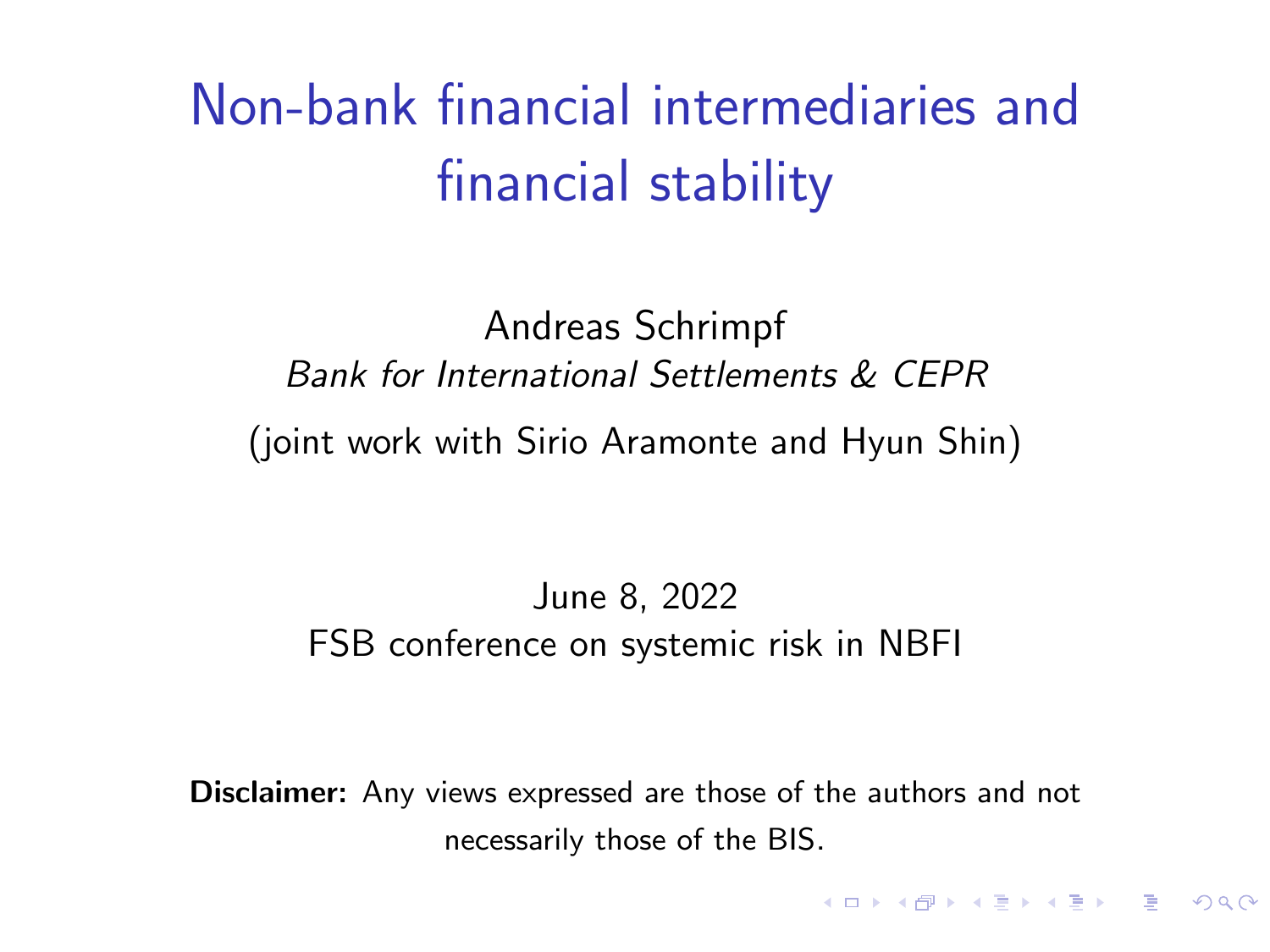#### **Outline**

- 1. Structural shifts in financial intermediation post-GFC
	- ▶ Accelerated rise in non-bank financial intermediation (NBFI)
- 2. Liquidity risk & systemic risk propagation
	- ▶ Stress-propagation through spikes in margins & leverage
- 3. Policy implications
	- Reducing occurrence of liquidity demand/supply imbalances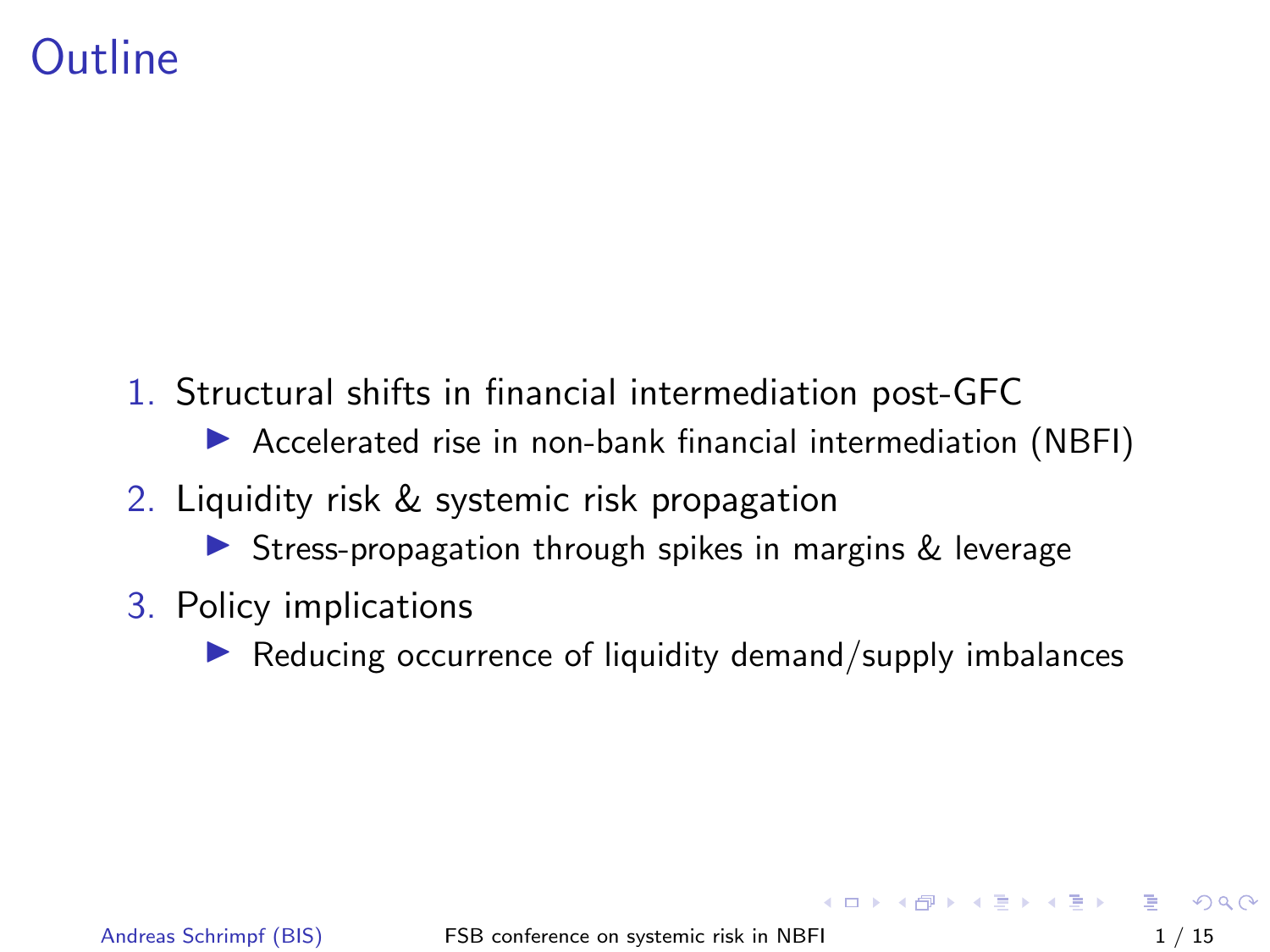# Broker-dealer balance sheets have smaller heft in the financial system post-GFC



▶ Does not mean market-based intermediation is in retreat  $\Rightarrow$  rather it migrated elsewhere ...

Andreas Schrimpf (BIS) [FSB conference on systemic risk in NBFI](#page-0-0) 2 / 15

 $200$ 

イロト イ押ト イヨト イヨト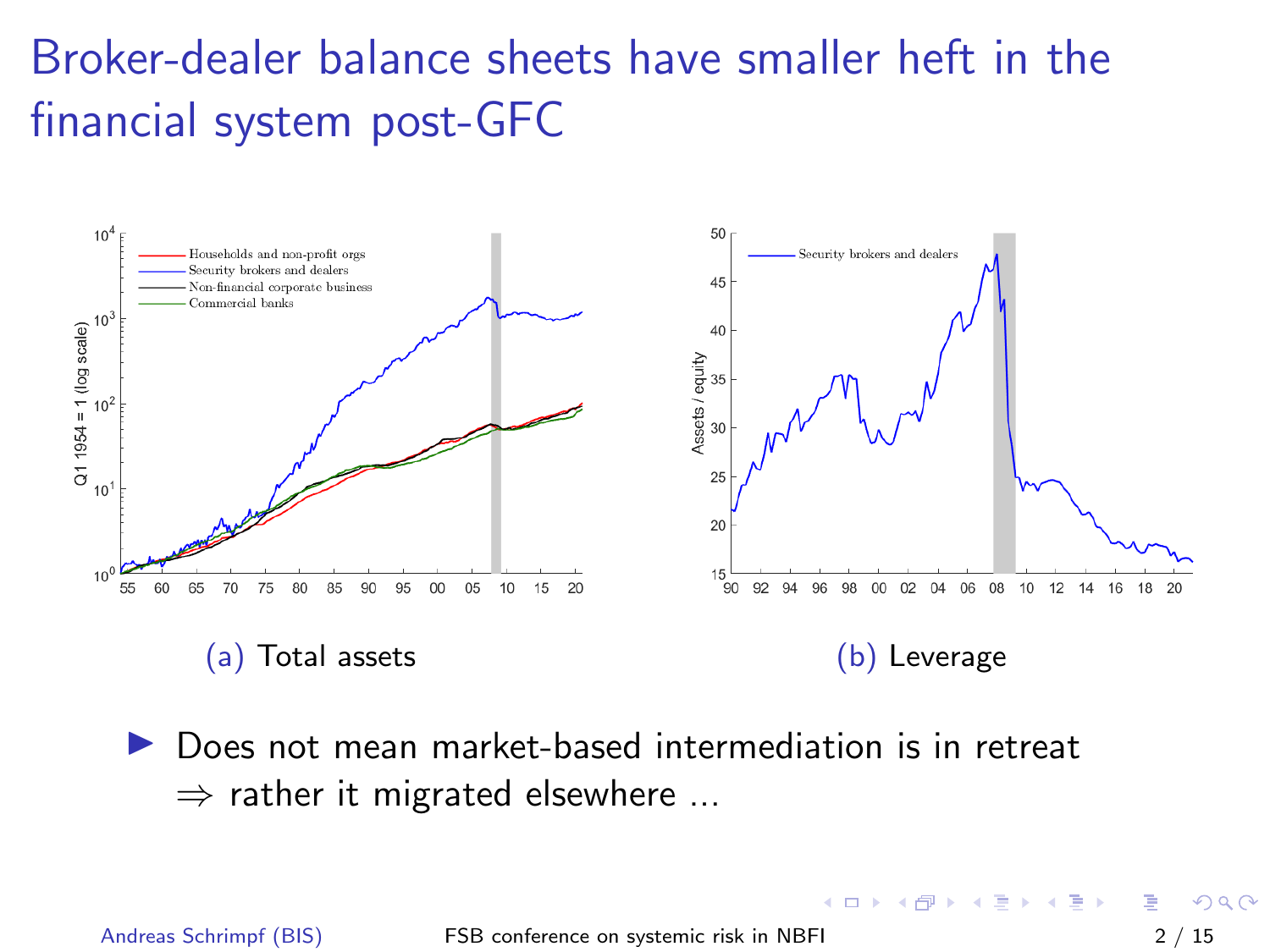#### Financial market flows



Andreas Schrimpf (BIS) [FSB conference on systemic risk in NBFI](#page-0-0) 3 / 15

イロメ イ部 メイミメ イミメー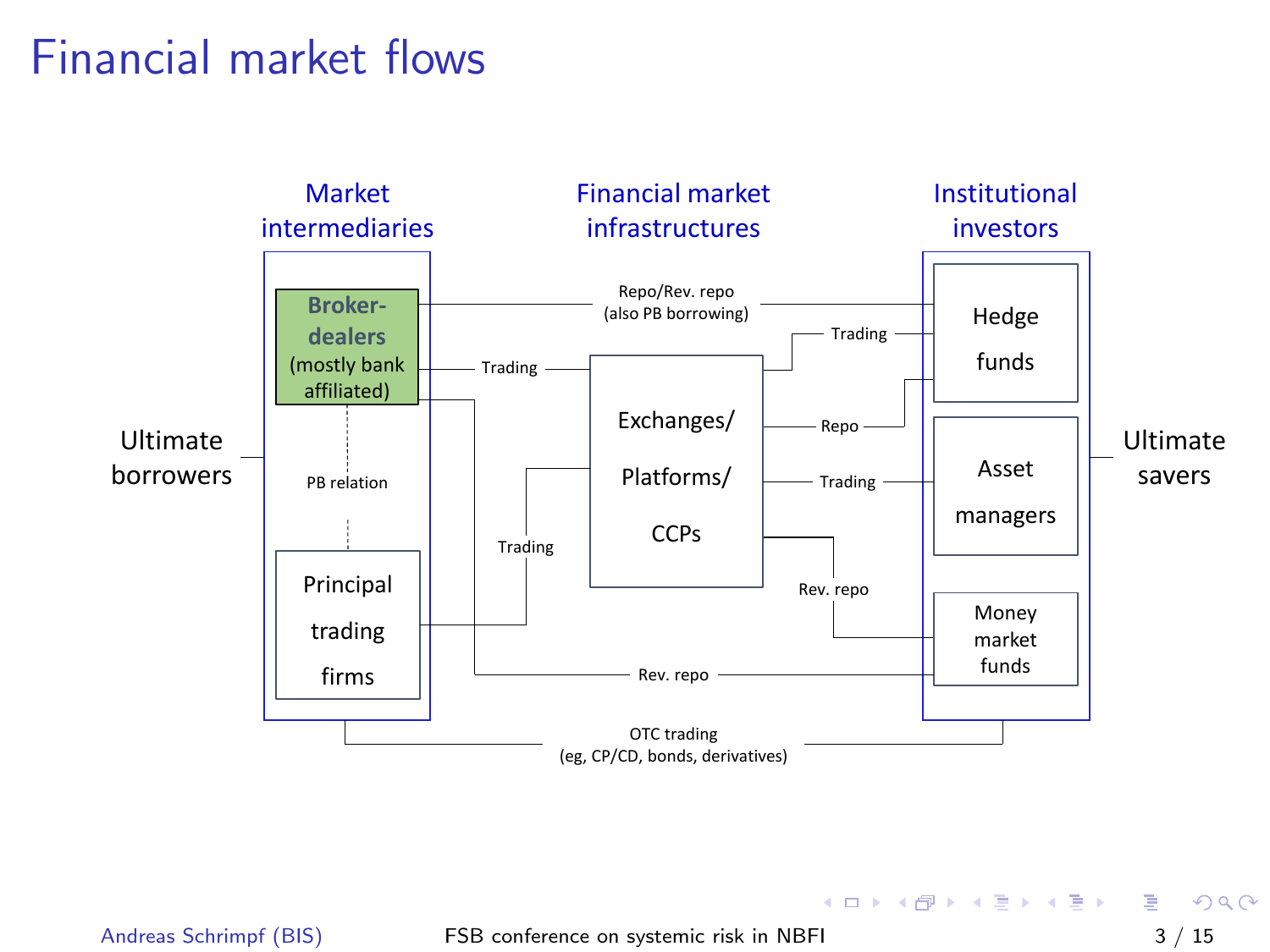#### Financial market flows



Andreas Schrimpf (BIS) [FSB conference on systemic risk in NBFI](#page-0-0) 4 / 15

イロメ イ部メ イヨメ イヨメー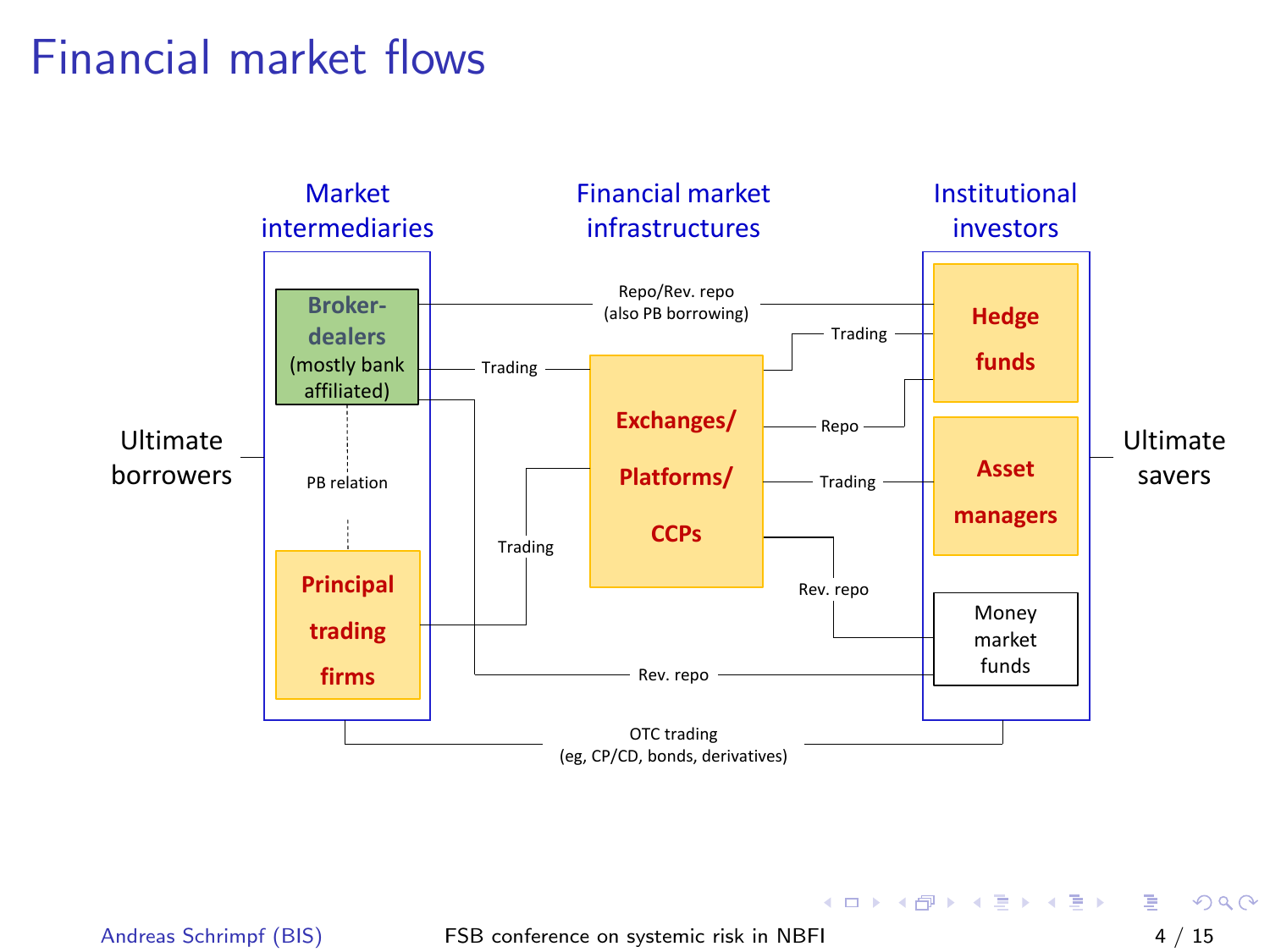Ecosystem that supports intermediation in fixed income markets has markedly evolved post-GFC

- $\triangleright$  Traditional intermediaries (typically part of banking groups) have ceded ground to new players (hedge funds, PTFs) & market infrastructures (CCPs, exchanges, other platforms)
	- ▶ Supply in liquidity no longer solely the domain of broker-dealers (but involves NBFIs such as PTFs, hedge funds)  $\Rightarrow$  more **'opportunistic'** liquidity provision
	- ▶ Spikes of liquidity demand stemming from NBFI sector due to liquidity mismatches & leverage (eg open-ended bond funds, hedge funds etc)
- $\blacktriangleright$  Increased scope for liquidity imbalances
- ▶ Management of liquidity risk takes greater prominence from a financial stability perspective ...

 $\Omega$ 

**K ロ ト K 何 ト K ヨ ト K ヨ ト**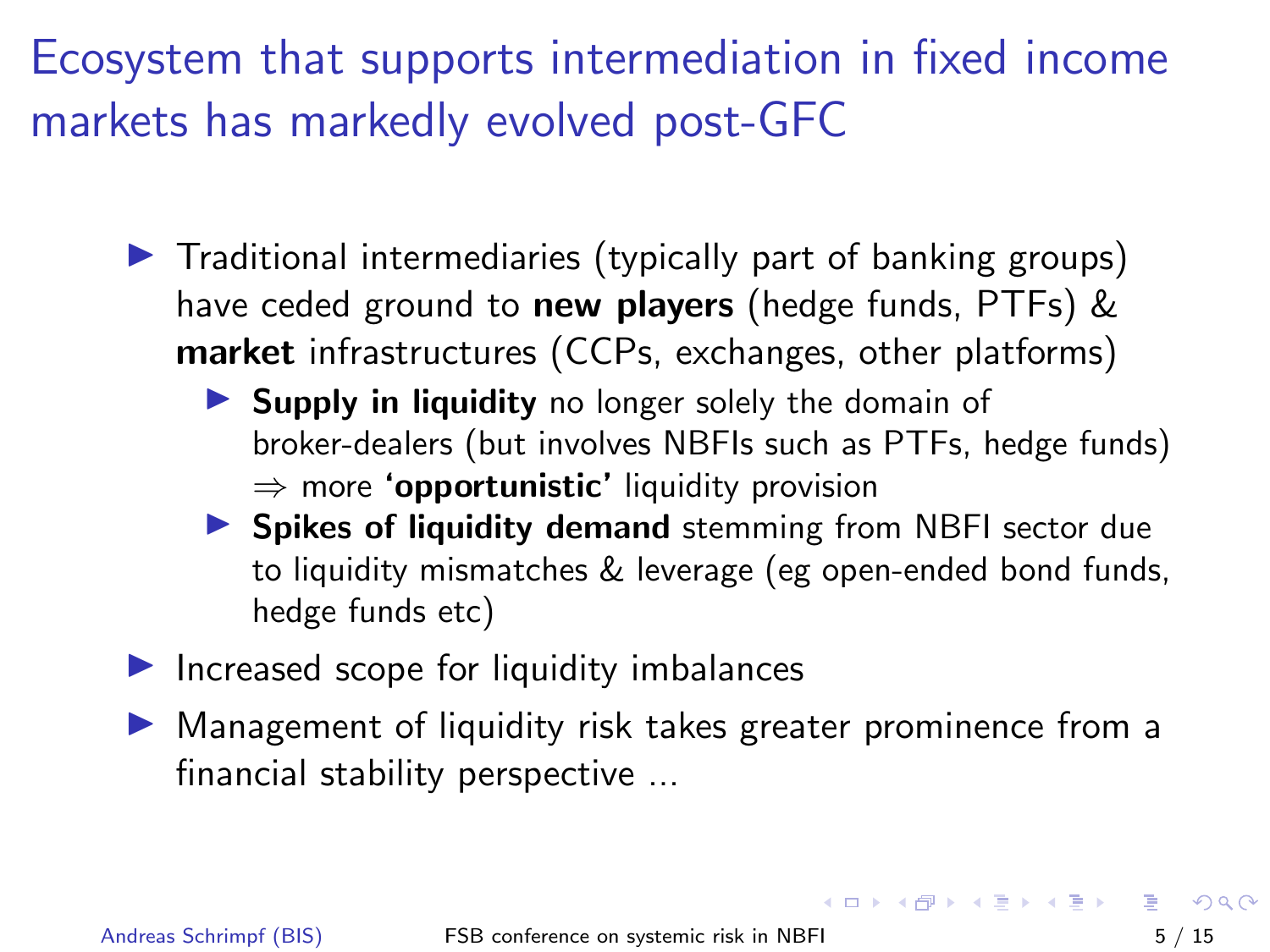Market intermediaries' provision of liquidity in financial markets typically rests on leverage ...



Notes: Adopted from Adrian / Shin (2014): "Procyclical leverage and value-at-risk".

- ▶ US broker-dealer sector: change in assets matched dollar for dollar by change in debt, not equity.
- Compression in margins allows for greater leverage and risk intermediation through b/s expansion...

Andreas Schrimpf (BIS) [FSB conference on systemic risk in NBFI](#page-0-0) 6 / 15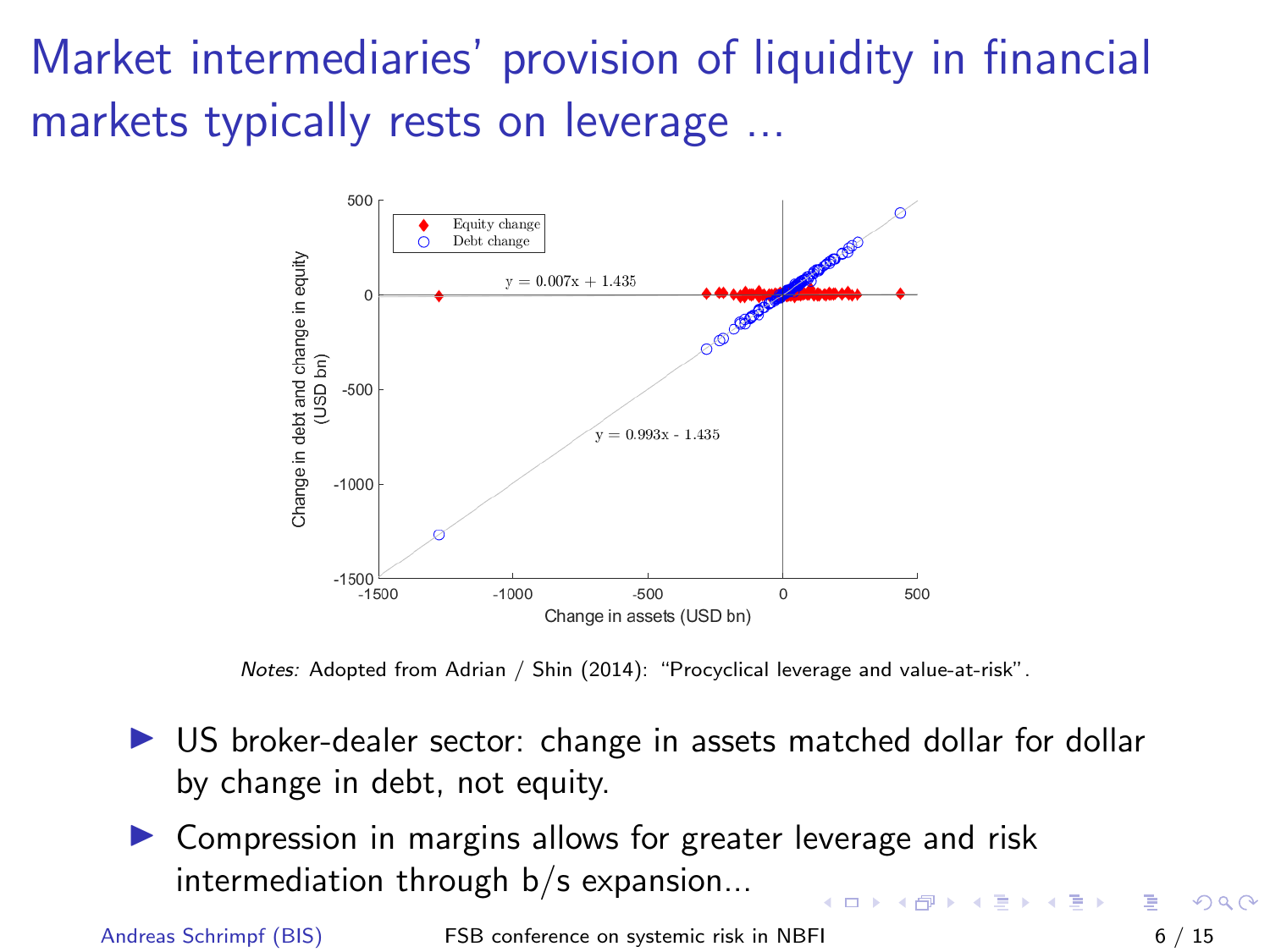"Domino model" of cascading defaults gives an incomplete picture of systemic risk

![](_page_7_Figure_1.jpeg)

- ▶ Bank A has borrowed from Bank B, while Bank B has borrowed from Bank C, etc
	- ▶ A shock to Bank A's assets that leads to its default will also hit Bank B and cascade through the system ...
- ▶ But in 'new normal' where NBFI dominates, defaults need not figure in the propagation mechanism ...

∢何 ▶ ∢ ヨ ▶ ∢ ヨ ▶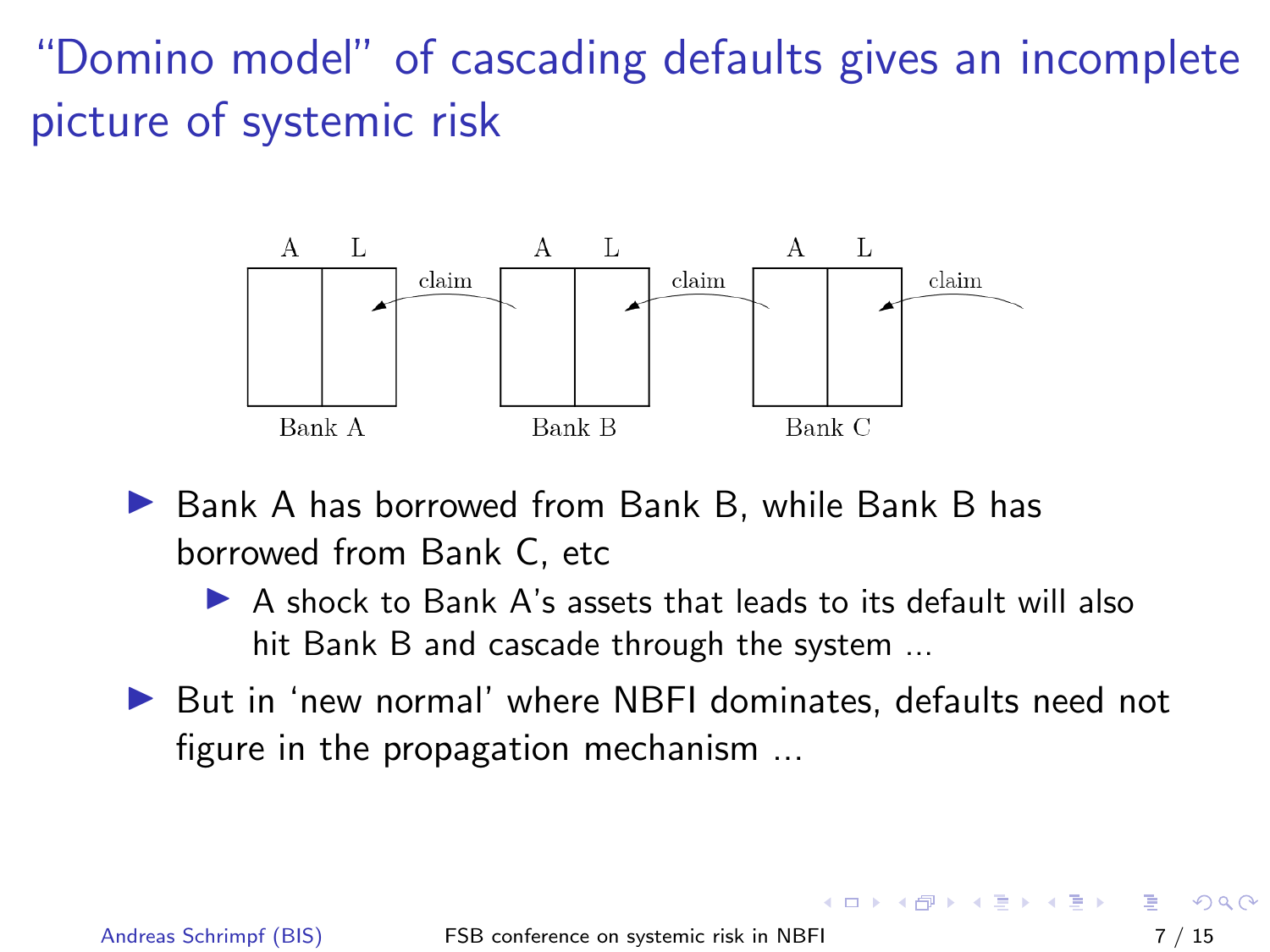## Accounting framework for "debt capacity"

 $\blacktriangleright$  Margins limit the use of debt financing

- $\blacktriangleright$  Fluctuations in margin entail fluctuations in debt capacity
- $\blacktriangleright$  Market participant chooses portfolio  $y = (y_1, \dots, y_N)$  s.t.:

$$
m(y_1)+\cdots+m(y_N)\leq \kappa
$$

where  $m(y_i)$  is the margin on asset *i* and  $\kappa$  is economic capital (bounded by equity e)

▶ Economic capital *<sup>κ</sup>* entails risk budgeting decision ▶ Akin to a consumer choice problem over goods with expenditures  $m(y_i)$  and budget  $\kappa$ 

**KORK EXTERNS ORA**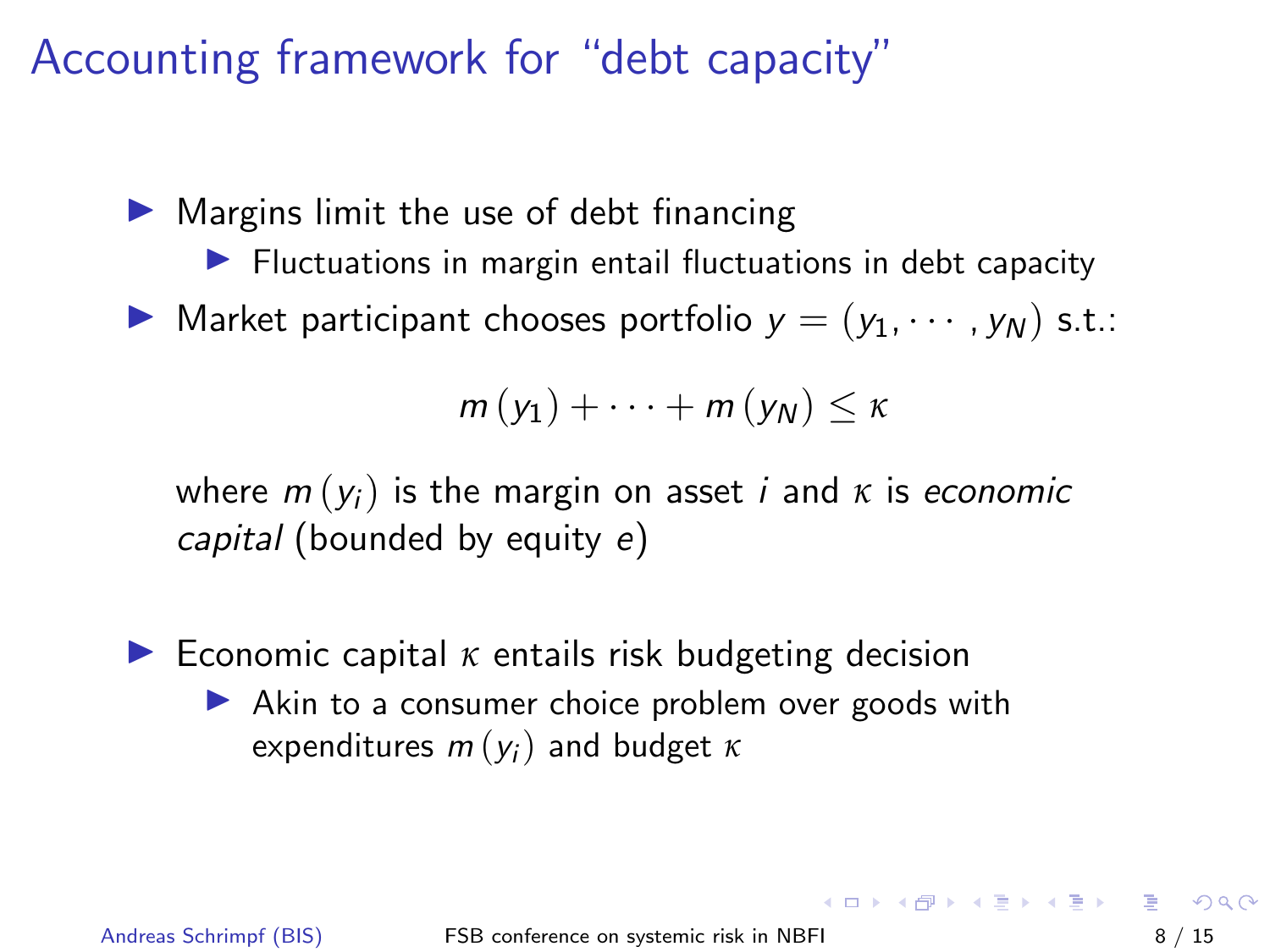## Proposition 1

▶ Debt capacity of an investor is recursively defined

- ▶ Debt capacity is increasing in the debt capacity of others; or "leverage enables greater leverage"
	- ▶ Conversely, diminished debt capacity spills over to others and can propagate stress, with or without default

Implications:

- $\blacktriangleright$  Deleveraging due to spike in margins ...
	- ... reduces debt capacity in the system ...
	- ... hampers intermediaries' ability to support market liquidity ...
	- ... can turn liquidity suppliers in normal times to consumers ...
	- ... spills over to other participants, potentially feeding a spiral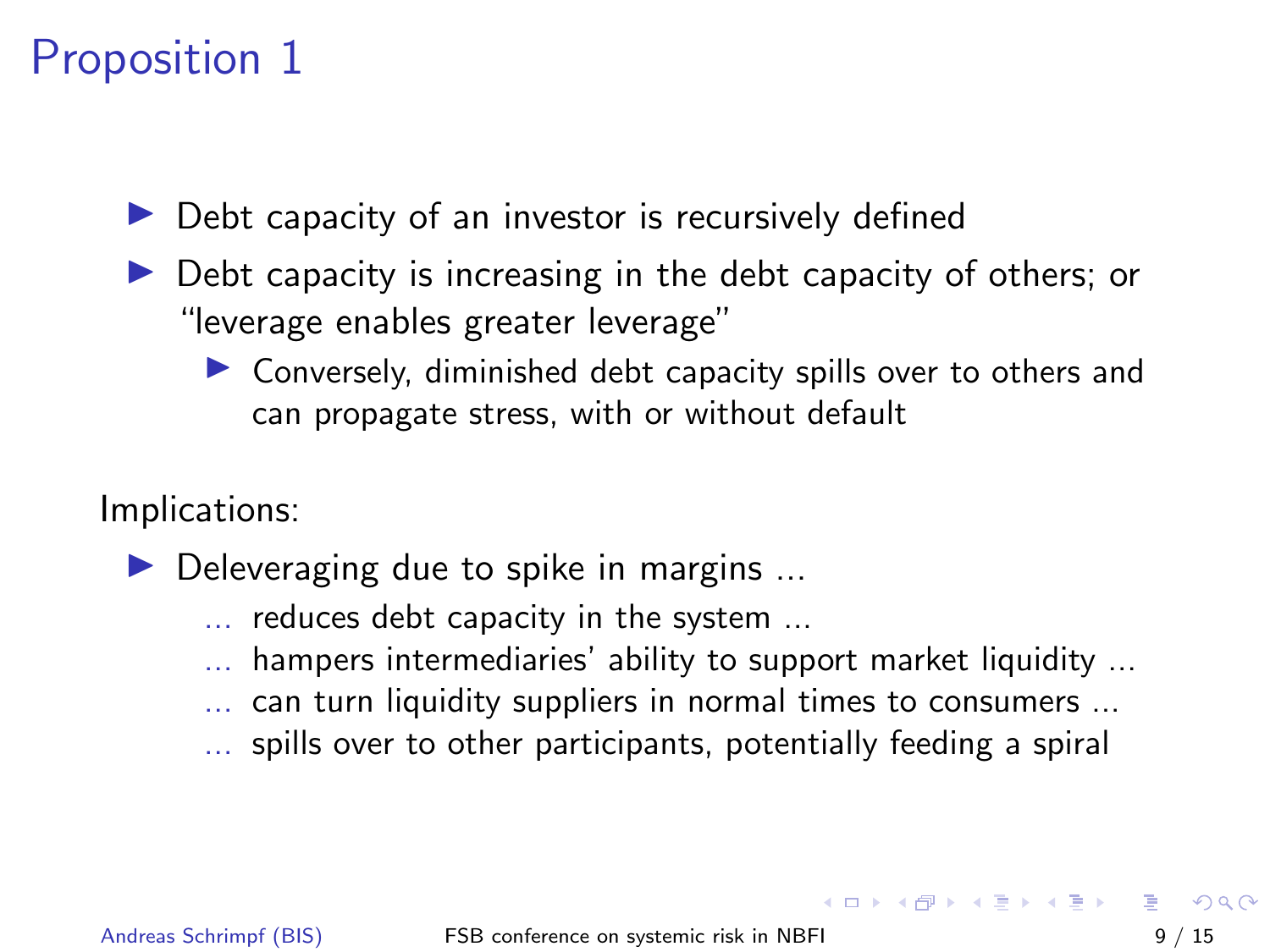## Proposition 2

- ▶ When margins go up, investors' portfolios shift from high margin assets to low margin assets
- ▶ Deleveraging and "dash for cash"  $\Rightarrow$  Two sides of the same coin, rather than two distinct channels of systemic risk propagation...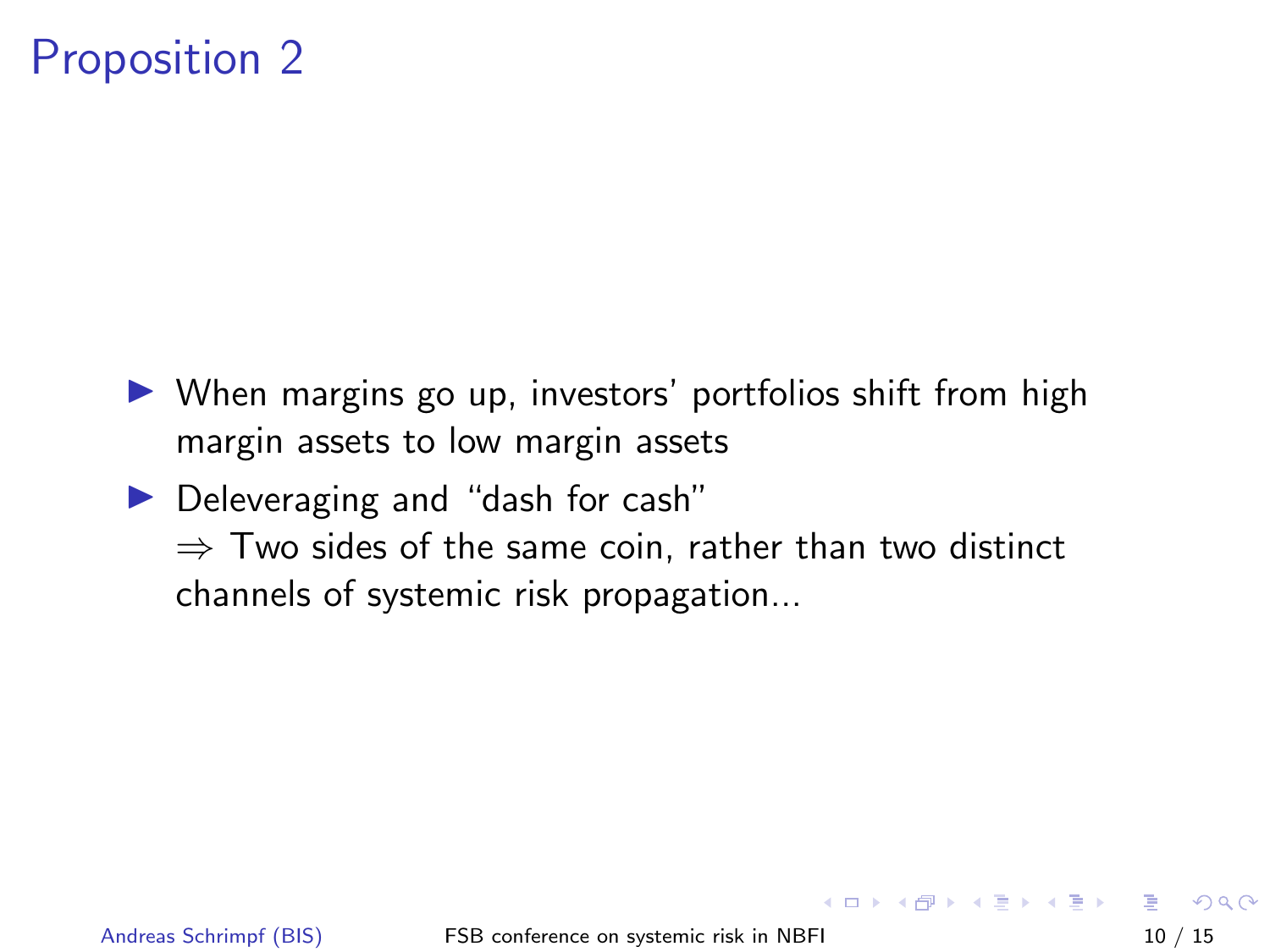## Implications of structural changes for liquidity

- 1. Risk increasingly warehoused outside the banking system
	- $\blacktriangleright$  Expect greater vehemence of liquidity demand spikes
	- Liquidity provision more opportunistic and fragile
- 2. Post-GFC reforms and structural changes: credit crises less likely, but liquidity crises more likely
	- ▶ NBFIs (asset managers, hedge funds, PTFs, CCPs) closer to the epicentre
	- ▶ Bolstering bank resilience so that they can be a solution in such periods of distress rather than a cause (as in the GFC) ...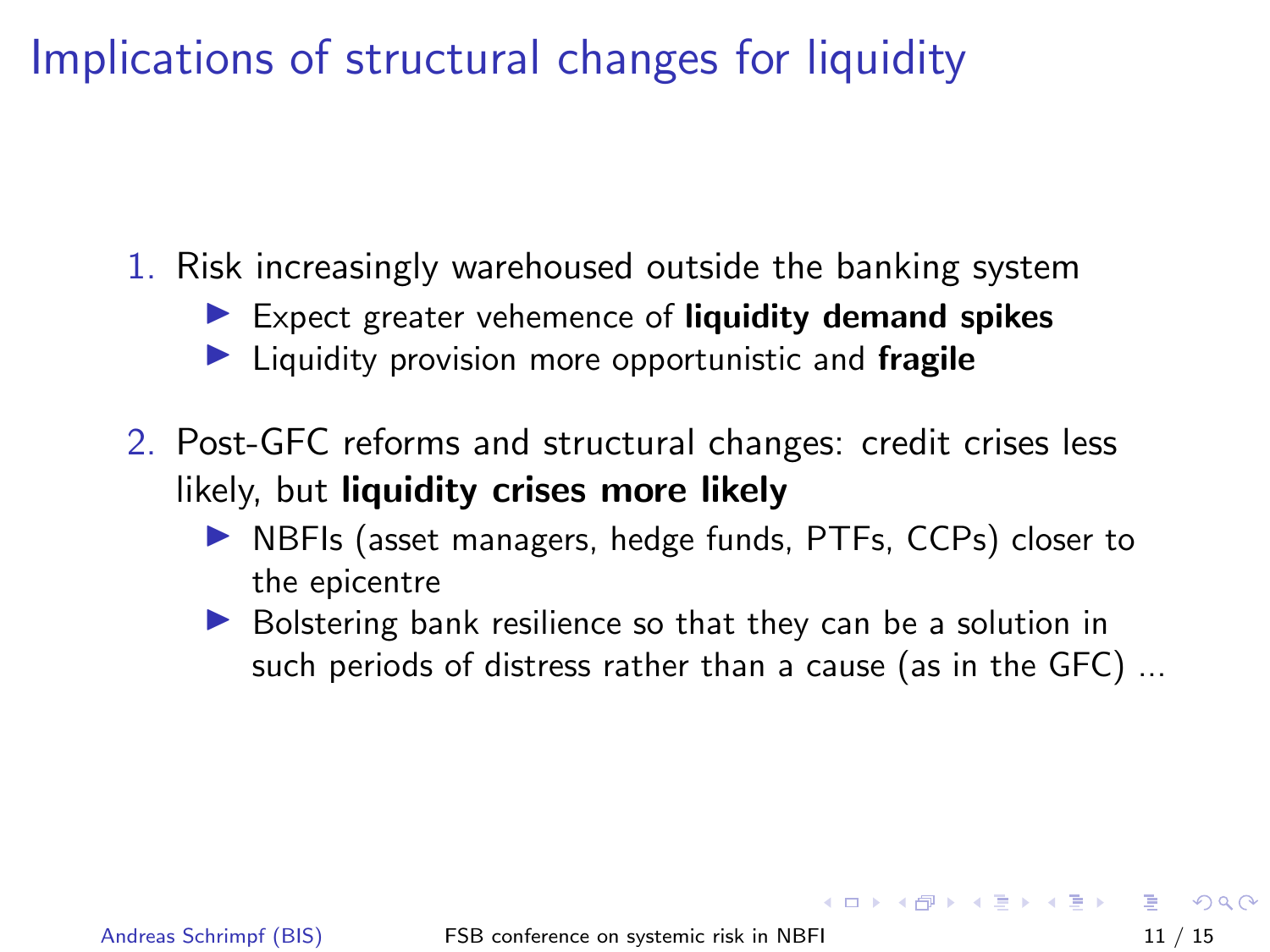## Mitigating liquidity demand/supply imbalances

- 1. Ex-ante policies to reduce incidence of liquidity demand spikes originating from NBFIs (due to liq mismatches and leverage) ▶ Promote adequate levels of self-insurance
- 2. Address excess **pro-cyclicality** in margins that affects system-wide debt capacity and liquidity
- 3. Need for flexible nodes
	- $\blacktriangleright$  Well-capitalized banks
	- $\blacktriangleright$  Usable buffers
	- ▶ Well-functioning market infrastructures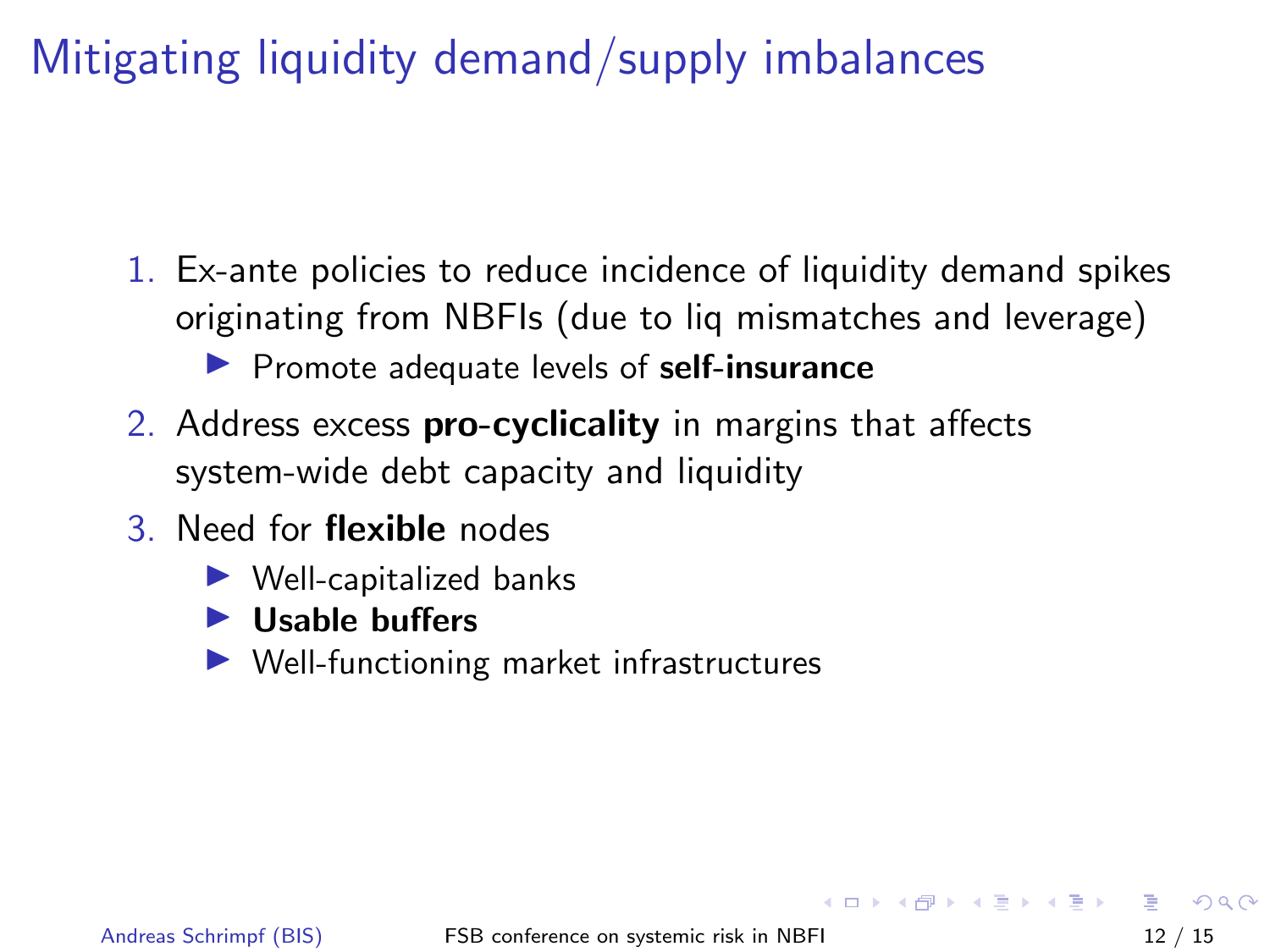– Appendix –

Andreas Schrimpf (BIS) [FSB conference on systemic risk in NBFI](#page-0-0) 13 / 15

K ロ K K 레 K K B K K B X X A K K K K K K K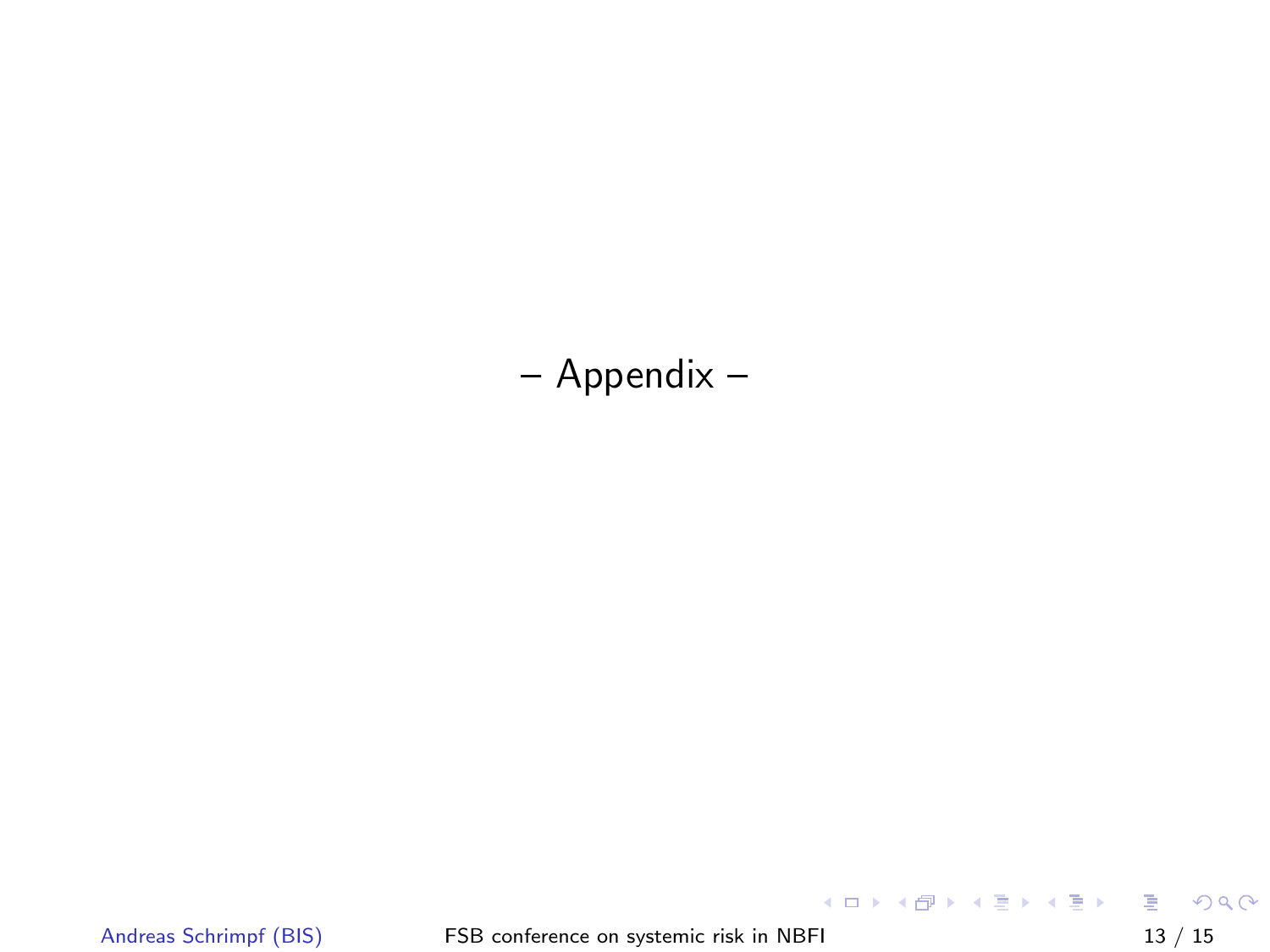## Overview of main NBFIs and related financial stability risks

| <b>Broad categories</b>                       | <b>Intermediaries</b>                        | Key characteristics from a financial-stability<br>perspective                                                        | Main systemic risks                                                                                     |
|-----------------------------------------------|----------------------------------------------|----------------------------------------------------------------------------------------------------------------------|---------------------------------------------------------------------------------------------------------|
| Institutional investors<br>and asset managers | Insurance companies                          | Premia collected from insured parties are invested in<br>various assets, often long-lived and illiquid               | Some leverage, some liquidity transformation                                                            |
|                                               | Pension funds                                | Contributions by participants are invested in a mix of<br>public-market and private-market assets                    | Some credit-risk transformation                                                                         |
|                                               | Sovereign wealth funds                       | Vehicles managed by state-affiliated entities, often<br>focused on long-term illiquid assets                         | Possibly leverage                                                                                       |
|                                               | Hedge funds*                                 | Investors' capital is augmented with leverage and<br>deployed through strategies that may involve arbitrage          | Leverage, some liquidity transformation (limited by<br>redemption notices)                              |
|                                               | Exchange-traded funds*                       | Shares trade in secondary markets and are generally<br>redeemed in-kind only by selected intermediaries              | Some liquidity transformation (limited by the<br>redemption mechanism)                                  |
|                                               | Mutual funds*+                               | Shares can be redeemed daily even if underlying assets are<br>illiquid (if open-ended, incl. money-market funds)     | Liquidity transformation (if open ended), possibly<br>leverage                                          |
|                                               | Securitisations <sup>+</sup>                 | They invest in various assets, possibly risky, and issue<br>notes with different seniority, including AAA-rated      | Credit-risk transformation                                                                              |
| Market intermediaries                         | Broker-dealers*                              | They use relationships or own inventory to facilitate client<br>trades. They often enable leverage for their clients | Leverage, liquidity transformation                                                                      |
|                                               | Principal trading firms*                     | High-frequency buyers and sellers in electronic markets,<br>holding minimal end-of-day inventories                   | Pro-cyclicality in liquidity provision, intra-day leverage                                              |
| Financial market<br>infrastructures           | Exchanges & electronic<br>trading platforms* | Marketplaces for trading securities and/or financial<br>contracts like derivatives                                   | Technical disruptions (eq, due to operational or cyber<br>risks) could affect broader financial markets |
|                                               | Central counterparties*                      | They act as counterparties to holders of certain financial<br>contracts, netting and managing counterparty risk      | Pro-cyclicality in market-wide leverage due to changes<br>in initial margins, technical disruptions     |

(†) entities engaged in elevated liquidity or credit-risk tranformation, such as most money-market funds or certain securitisations, are often considered shadow banks (eg, Adrian (2017)) (\*) asterisks indicate intermediaries that can affect imbalances in the demand and supply of financial market liquidity more directly, and that we focus on in this paper

K ロ ▶ K 個 ▶ K 로 ▶ K 로 ▶ - 로 - K 9 Q @